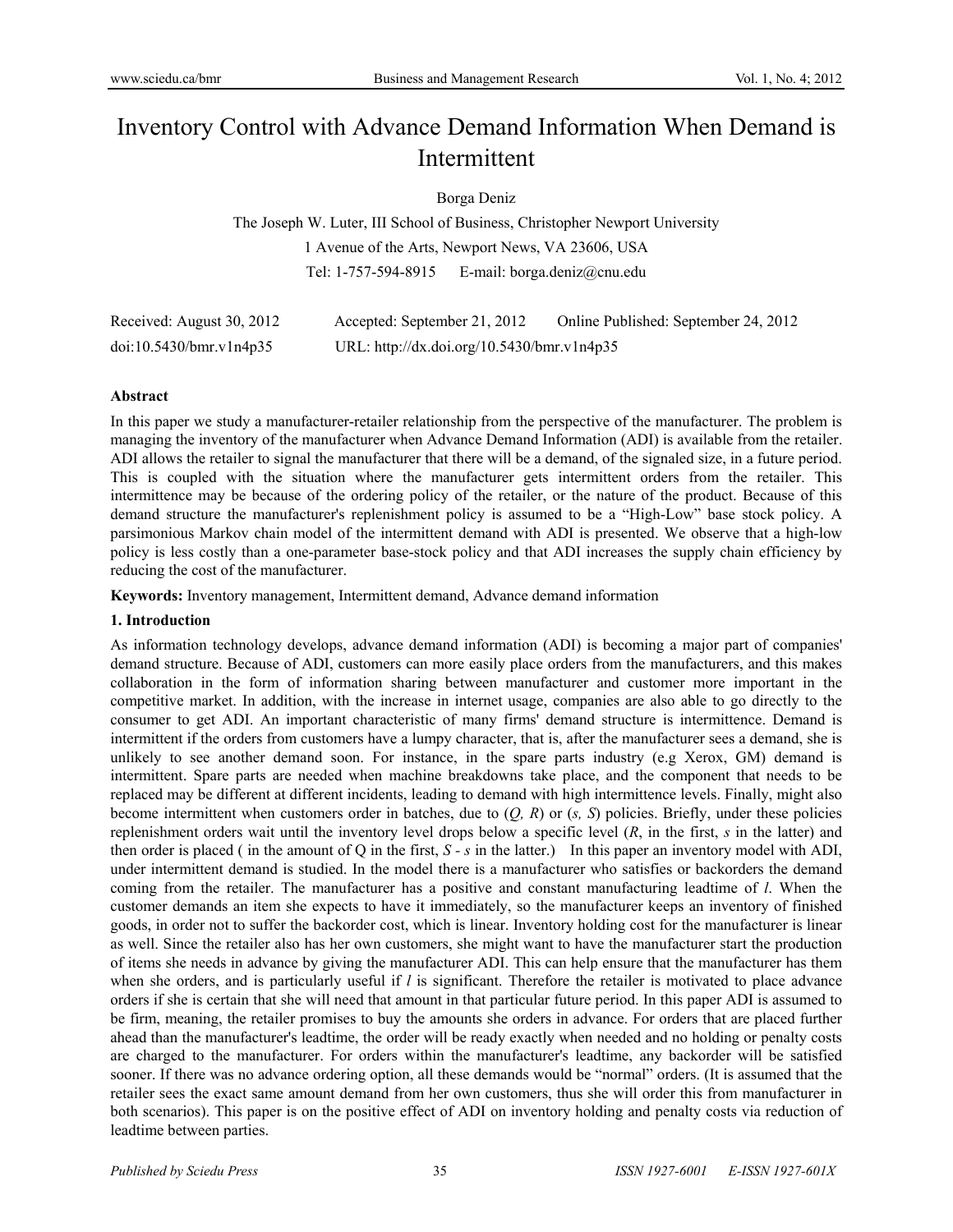When the retailer is using an (*s*, *S*) policy Gavirneni et al. (1999) showed that a state dependent base-stock policy is optimal. In order to make manufacturer's job simpler, instead of using a state dependent policy a high-low policy is used, which has two order-up-to levels,  $S^i$  and  $S^h$ . If the likelihood of getting a positive demand exceeds a threshold level, the manufacturer switches from the low order-up-to level  $(S<sup>j</sup>)$  to the higher one  $(S<sup>h</sup>)$ . This switching decision is made based on the *number of periods since the last demand* ( $L_n$ ) (i.e. If  $L_n \ge K$  then the order-up-to level is increased to  $S^h$ ). This study explores appropriate levels of  $S^l$  and  $S^h$  and also the switching point *K*. Further, it explores how the optimal solution changes with problem parameter and compares the high-low policy with the 1-parameter base stock policy and the ADI model with non-ADI model.

In Section 2 there is a brief literature review of research on intermittent demand and ADI. In Section 3 modeling of the problem is presented. In Section 4 a numerical study and managerial insight is presented. Section 5 contains the conclusion and the future research directions.

#### **2. Brief Literature Review**

This paper is related to two streams of literature, one dealing with intermittent demand and the other with inventory management when ADI is available. Intermittent demand has been studied by many researchers; these studies are mainly on forecasting. The first important study on intermittent demand is by Croston (1972). This early paper highlights the inadequacies of available forecasting methods to estimate the demand pattern for items with intermittent orders. Croston suggests estimating the average interval between orders and the average size of an order when it occurs and to combine these statistics to give an unbiased estimate of the variability of the demand. Johnston and Boylan (1996) address the same problem. The order arrival process for the items with intermittent demand is modeled as Poisson stream and, therefore, an exponential distribution is used to model the inter-order interval. Order size is also another random variable. This paper aims to determine, under what conditions, intermittent demand requires its own model. Sani and Kingsman (1997) compare the forecasting methods for items with low or intermittent demand. Other studies on forecasting intermittent demand include papers by Syntetos and Boylan (2001, 2010), Ghobbar and Friend (2003), Willemain et al. (2004), Kalchschmidt et al. (2006), Altay et al. (2008), Syntetos et al. (2009), Teunter et al. (2010), Wallströma and Segerstedt (2010), and Rahman and Sarker (2012).

There are many studies dealing with inventory management with ADI, which is the other stream of literature. Heath and Jackson (1994) propose a general probabilistic model for modeling the evolution of demand forecasts, referred to as the Martingale Model of Forecast Evolution (MMFE). Gullu (1996), using MMFE, analyzes the effects of the forecasts on the production/ inventory system comparing the optimal ordering policy and the expected costs of the model that keeps forecasts with that of a comparable standard inventory model. Toktay and Wein (2001) use dynamically updated forecasts to determine production order releases for a capacitated system and propose an order release rule maintaining a "forecast-corrected" base-stock level. They obtain approximate closed-form expression for the optimal forecast-corrected base stock level. Ozer and Wei (2004) also use forecast updating models to obtain value of ADI and approximate the optimal base-stock levels.

Research which deals with state dependent policies where the demand is governed by either an external process or updated by advance demand information has been conducted by Song and Zipkin (1993), Sethi and Cheng (1997) and Gavirneni et al (1999). Hariharan and Zipkin (1995) were the first to study advance demand information in a multi-echelon setting. They study ADI in a continuous review series system and prove the optimality of base stock policies for a single stage system. Gallego and Ozer (2001) study multi-echelon inventory problems under advance order information and prove the optimality of state dependent echelon base stock policies for both finite and infinite horizon -discounted problems. They also show that the problem decomposes into single stage periodic review problems as in Clark and Scarf (1960). Wang and Toktay (2008) analyze inventory management with ADI and the possibility of flexible (early) delivery. For a centralized system, Ozer (2003) established inventory control policies for a supplier that replenishes the inventory of multiple retailers who obtain ADI. The author also provides closed-form solution to approximate the system wide inventory levels. Using such explicit solutions, and the replenishment policies, he quantities the joint role of risk pooling and ADI for a periodic review distribution system. The author also shows how ADI can be a substitute for replenishment leadtimes and inventory and how it enhances the outcome of delayed differentiation. Lu et al. (2003) analyze an assemble-to-order production system with advance demand information and random leadtime. Chen (2001) investigates market segmentation options in the presence of ADI. In his model a company offers different prices and delivery schedules; and segments the market based on different demand leadtimes. Thonemann (2002) and Zhu and Thonemann (2004) study the value of ADI which is received from a number of customers. Gayon et al. (2009) study imperfect ADI in systems with multiple demand classes and investigate how ADI can be utilized to improve production and inventory allocation decisions.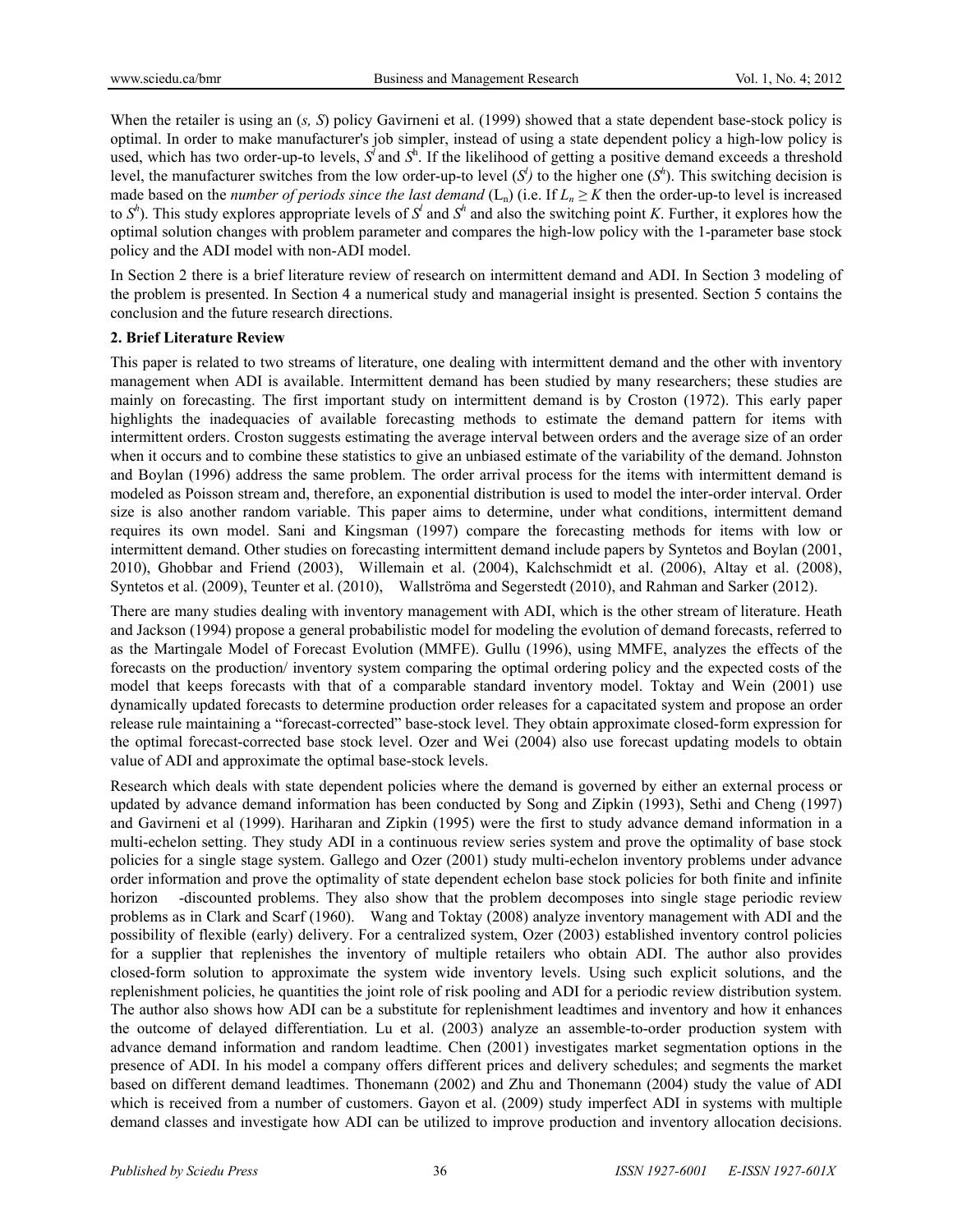The value of ADI has been investigated in capacitated production-inventory systems using queuing models, as well. Buzacott and Shanthikumar (1994), Karaesmen et al. (2002), and Karaesmen et al. (2003, 2004) study a single-stage make-to-stock queue with ADI, and analyze base-stock policies under various settings.

In this paper we study the relationship between a manufacturer and a retailer from the point of view of the manufacturer. We assume that in this relationship the strategic objectives of the manufacturer and the retailer are compatible. Furthermore, in a supply chain operational performance of companies can be affected by many uncertainties from the rest of the supply chain. Our model does not address those issues. Hendricks and Singhal (2005) study the relationship between supply chain glitches and operating performance of companies in the supply chain. In this empirical study they find that production and shipping delays in a supply chain decrease growth in sales and increase growth in cost and inventories.

We address a periodic-review, infinite horizon production system faced by a manufacturer who has the ability to get advance demand information while the demand is stochastic and intermittent. To our knowledge, this study is first on inventory management with ADI when demand is intermittent. In our model ADI allows the retailer to signal the manufacturer that there will be a demand, of the signaled size, in a future period. This is coupled with the situation where the manufacturer gets intermittent orders from the retailer. Due to the demand structure the manufacturer's replenishment policy is assumed to be a "High-Low" base-stock policy. With this policy, the manufacturer starts with a low order-up-to level, then switches to a higher order-up-to level if she does not see any demand for a certain number of consecutive periods and this number is called switching point. Therefore the parameters of the policy are: Low order-up-to level, high order-up-to level and switching point. We use a Markov chain model of the intermittent demand with ADI. We compare the high-low policy with a one-parameter base-stock policy in terms of cost and investigate the value of ADI. Therefore the specific research questions addressed in this paper are "What are the optimal parameters for the High-Low policy?", "How does this perform compared with a policy having a single base stock parameter?" and "What are the benefits of this information sharing for these two parties?".

#### **3. Modeling of the Problem**

In this paper a single item, single location, periodic review inventory model is considered. The manufacturer observes the following demand vector

$$
D_n = (d_{n,n}, d_{n,n+1}, ..., d_{n,n+H})
$$

where  $d_{n,n}$  is the order amount to be satisfied immediately, which will be called *normal* demand throughout this paper. The other components of the demand vector are considered as Advance Demand Information (ADI), which will be called *advance* demand throughout this paper. For example  $d_{n,n+1}$  is the advance order amount revealed this period to be satisfied in the next period, and so forth. In period *n*, there is outstanding advance demand for the following *H*  periods (i.e. for  $n + 1$ , ...,  $n + H$ ) if

$$
\sum_{i=m-H}^{n} \mathbf{d}_{i,m} > 0
$$

for any

$$
m \in \{n+1, ..., n+H\}.
$$

The demand vectors *Dn* signal new demand registered in each period. For example if the demand information that the manufacturer gets from the retailer for a period (say period 5) is  $D_5 = (3, 0, 0, 9)$  (i.e. demand to be satisfied this period is 3 units, and demand to be satisfied in  $8<sup>th</sup>$  period is 9 units);  $D<sub>6</sub>$  can be (2, 0, 0, 0), meaning the 9 units of order for 8<sup>th</sup> period does not appear in this demand vector. Therefore, in order to find the demand for a particular period the components of the vectors which have that particular period in their range have to be added. Thus the demand that has to be fulfilled in period *n* is as follows:

$$
\sum_{i=n-H}^{n} d_{i,n}.
$$

The model assumes that an advance demand is firm, that is, the retailer will not renege on this order. *H* is the *ADI horizon* for the problem, meaning the retailer can order at most *H* period ahead. The manufacturer has a deterministic leadtime, *l*. That is, when the retailer places orders in period *n*, her order is going to be satisfied no later than period *n*   $+ l + 1$ . For example, if there is no leadtime (i.e.  $l = 0$ ), and the retailer places an order now, the order arrives in the next period. In this paper the upper stage of the supply chain is called as the manufacturer, and it is assumed that she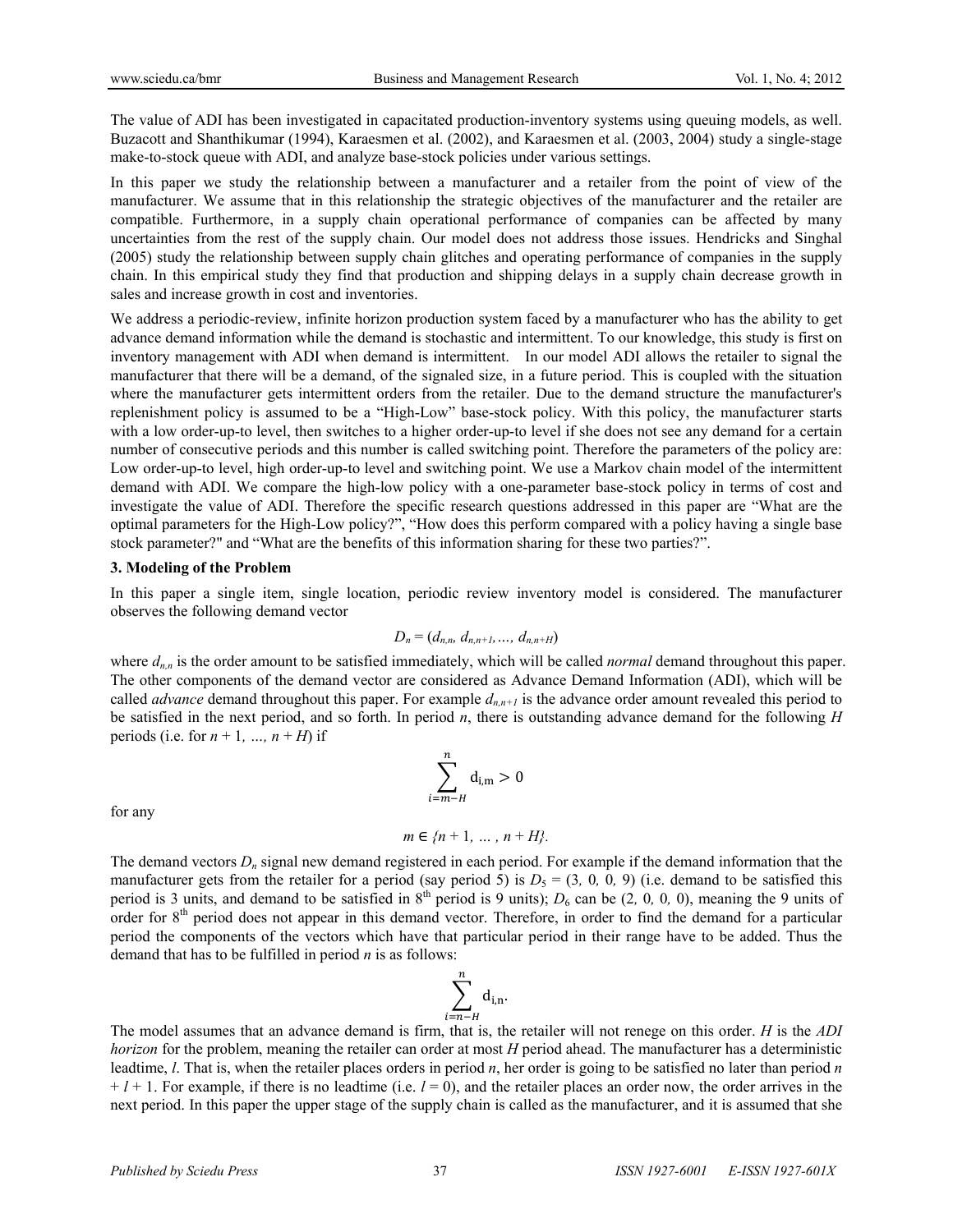has no capacity constraint. Leadtime is a manufacturing leadtime. If the upper stage does not do manufacturing and just ordering from an upper supplier with ample stock then the leadtime would be ordering leadtime.

The sequence of events in a period is as follows: First, replenishment arrives at the manufacturer. Second, demand occurs. Demand is immediately satisfied if possible, otherwise it is fully backlogged. Demand is satisfied from on hand inventory with priority of existing backorders.

A penalty cost of *b* for backorders and holding cost of, *h*, for any inventory left on hand are incurred. Both costs are per unit, per period. Finally, a new order is placed, which may include any advance demand. In the model, the manufacturer keeps a certain amount of inventory ( i.e. base stock) and orders the exact amount of the total demands (normal and advance), that she sees in that period. This kind of ordering policy can be called a state dependent base stock policy where the state is the amount of the outstanding advance orders from the retailer.

An important point is the following: For an advance demand  $d_{n,n+\nu}$ , if  $y > l$ , no cost is incurred. In such a case, demand can be satisfied just-in-time without incurring any penalty or holding costs; therefore this case is not considered here.

The notation in this paper is as follows:

*In* = On-hand inventory at the beginning of the period *n*. This is the inventory that is physically on the shelf, which cannot be negative.

*Ln* = Number of periods since last order in period *n*. *Ln* is 1 if a demand occurred in period *n −* 1.

 $Q_n$  = Order amount which will arrive by the beginning of period  $n + l + 1$ .

 $B_n$  = Backorder in period *n*.

 $NI_n$  = Net inventory in period *n*, which is inventory on hand minus backorder,

$$
NI_n=I_n-B_n.
$$

 $IP_n$  = Inventory position, which is net inventory plus amount of the order in period *n*,

$$
IP_n = I_n - B_n + Q_n.
$$

 $IIP<sub>n</sub>$  = Informed inventory position, which is inventory position minus the advance demands which have been signaled but have not been materialized,

$$
IIP_n = IP_n - \sum_{j=n+1}^{n+H} \sum_{i=j-H}^{n} d_{i,j}.
$$

#### *3.1 Stationary Demand Case*

In a stationary demand process, the probability of having a positive demand and the distribution of demand do not change over time; they are the same in every period.

Let *pi* be the probability of being informed of a positive demand *i −* 1 periods ahead. That is,

$$
p_i = Pr\left(d_{n,n+i-1} > 0\right)
$$

for any period n. For example,  $p_1$  is the probability of having normal positive demand this period. The demand process is stationary as this probability is not dependent on *n* or *Ln*. In this case the probability of having no advance demand information can be written as follows:

$$
1-\sum_{i=1}^{H+1}p_i.
$$

The demand itself can be distributed with any distribution. Gallego and Ozer (2001) show that for this case optimal policy is state dependent base stock. This policy can be called a base stock policy based on IIP. Gallego and Ozer (2001) do not show how to get the optimal base stock parameter.

The expected cost per period under this model is as follows:

$$
G(IIP) = hE[IIP - D]^{+} + bE[IIP - D]^{-}
$$

where,

 $D =$ Demand over the leadtime,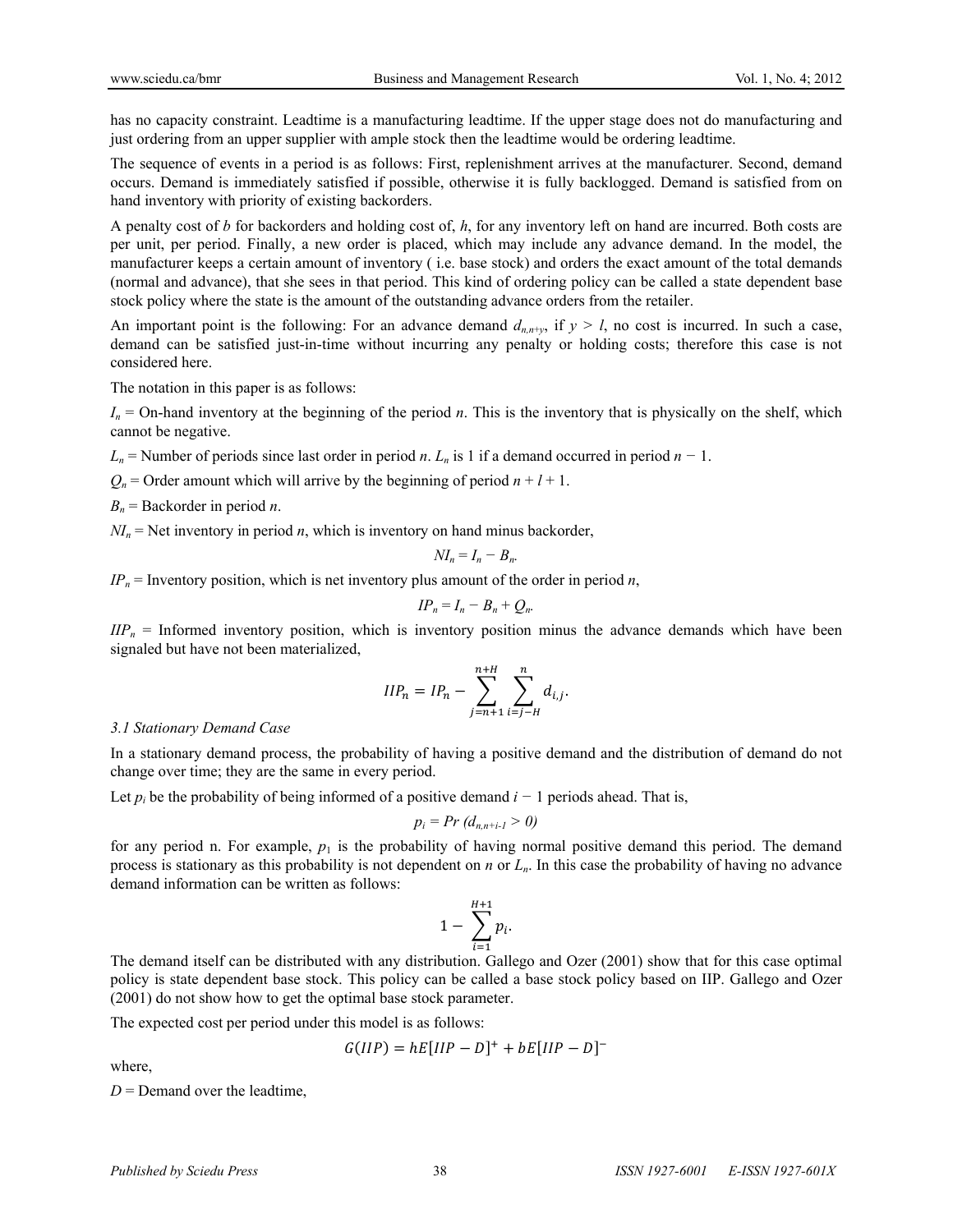$$
D = \sum_{i=1}^{l+1} \sum_{j=i}^{l+1} d_{i,j}.
$$

#### *3.2 Intermittent Demand Case*

In the model the demand is not stationary; it is dependent on the number of periods since the last demand. Specifically, the probability of having nonzero demand of any type in a period increases as the number of periods since the last positive demand increases. To model this let the probability of having information of a positive demand i *−* 1 periods ahead be as follows:

$$
p_i^{(k)} = 1 - [(1 - p_i)\theta^{k-1}]
$$

for all  $i \in [1, H+1]$ , where  $\theta$  is a positive real number less than 1 and k is the number of periods since last demand (the same as  $L_n$ ). It can be observed that if  $\theta = 1$  then the demand process is stationary; and when  $\theta = 0$  there is positive demand for every period.

Gavirneni et al (1999) found that, under intermittent demand, the optimal policy is state dependent base stock policy. In their paper intermittence is due to (*s, S*) policy of the retailer, and there is no advance demand information available. There the manufacturer's optimal policy is a state dependent base stock policy with state *Ln*. That is, for every different value of *Ln* (number of periods since the last demand), the order-up-to levels change; as *Ln* increases, the order-up-to level also increases. However, such a policy is very hard to apply to practice, owing to the large amount of inventory parameters. Therefore a policy which is more applicable is studied: a "High-Low Policy" that has only two order-up-to levels. The low level is *S<sup>l</sup>* , and if there is no order from the retailer for *K* periods in a row, the manufacturer switches to the high order-up-to level,  $S^h$ .

A Markov chain can represent this situation. To ensure a parsimonious exposition to illustrate the model, the pairs of *Sl* and *S<sup>h</sup>* are limited so that,

$$
S^h - S^l \le \min d_{i,j} ,
$$

for any *i* and *j*. This guarantees that, if a demand is observed when  $IIP = S^h$ , the next *IIP* level is going to be  $S^l$ . Therefore the IIP levels which are between  $S^h$  and  $S^l$  may be eliminated, saving a dimension in the state space of the Markov chain. This assumption reduces the numerical work that is required to find the stationary probabilities of the states. If this assumption is not made the methods in this paper are still applicable, but computations are more intensive. Rather than solving a simple set of balance equations as below matrix geometric methods may need to be applied. The state of this Markov chain is the *number of periods since last demand*. : (1), (2), ..., (*K*), (*K* + 1), (*K* + 2)*, …* In the next period the state number is going to increase by one if there is no demand in the period, and is going to be 1 otherwise.

Let  $R^{(k)}$  be the probability of not having any positive demand (advance or normal) given that number of periods since last positive demand is *k*. Therefore,

$$
R^{(k)} = \prod_{i=1}^{H+1} (1 - p_i^{(k)}),
$$
  
= 
$$
\prod_{i=1}^{H+1} (1 - 1 + [(1 - p_i)\theta^{k-1}]),
$$
  
= 
$$
\prod_{i=1}^{H+1} (1 - p_i)\theta^{k-1},
$$
  
= 
$$
R^{(1)} \theta^{(H+1)(k-1)}.
$$

The transition probabilities are as follows: Let *Pi,j* be the transition probability from state *i* to state *j*. Then,

$$
P_{i,i+1} = R^{(i)},
$$
  

$$
P_{i,1} = 1 - R^{(i)},
$$

for all  $i \in \{1, 2, ...\}$ .

This Markov chain is positive recurrent ergodic as long as some  $p_i > 0$  and  $\theta \le 1$ . Therefore the stationary probabilities of the Markov chain, which are known to exist can be found by solving the balance equations:

$$
\pi_2 = \pi_1 R^{(1)}, \n\pi_3 = \pi_2 R^{(2)}, \n...
$$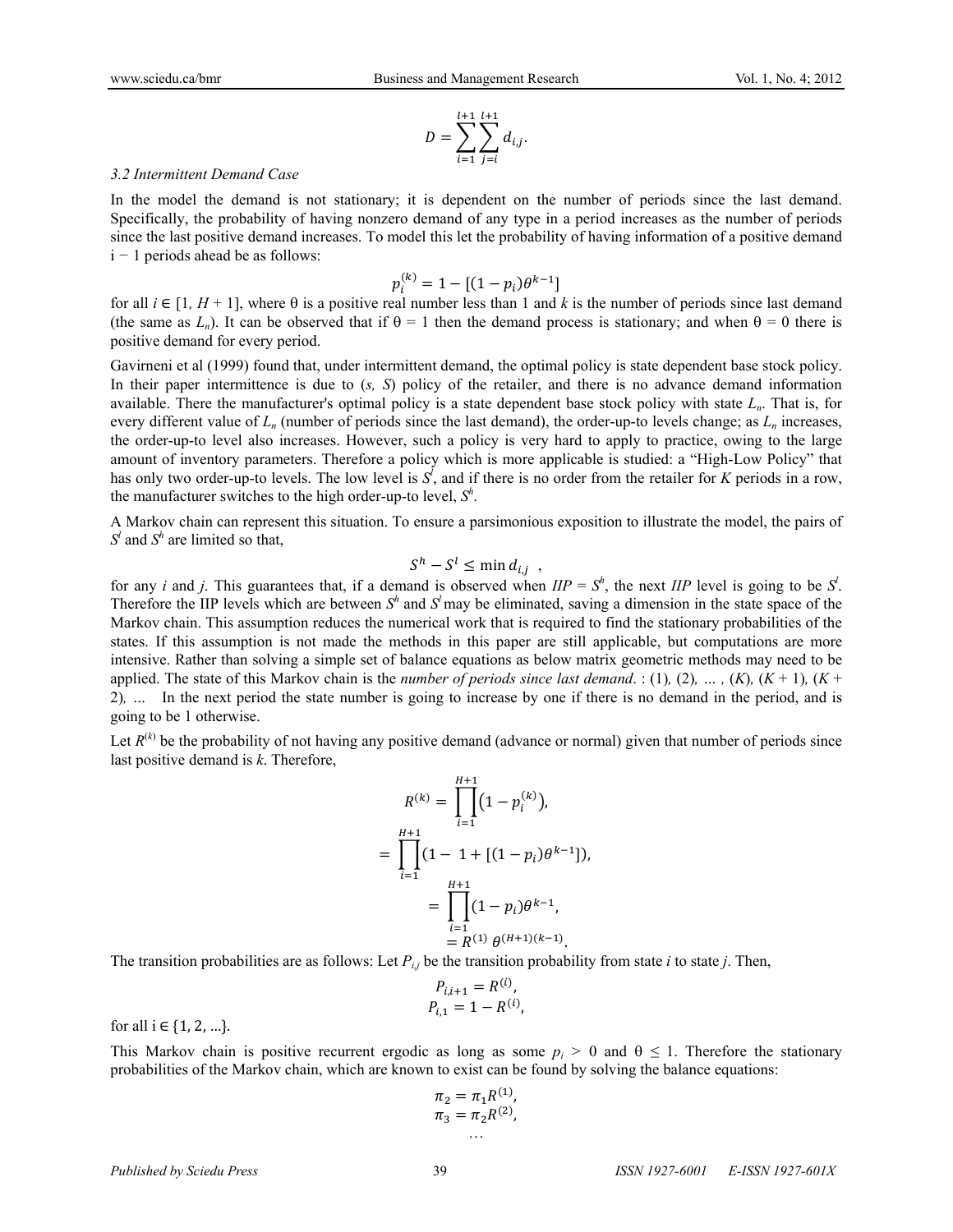$\pi_i = \pi_{i-1} R^{(i-1)}$ , …

 $\pi_1 + \pi_2 + \pi_3 + \cdots = 1.$ 

and,

These yield:

$$
\pi_1 = \frac{1}{\sum_{i=0}^{\infty} (R^{(1)})^i \theta^{\frac{(H+1)(i-1)i}{2}}}
$$
\n
$$
\pi_j = \pi_1 \prod_{i=1}^{j-1} R^{(i)},
$$

for all  $j \in \{2, 3, ...\}$ .

The cost of a state consists of linear penalty and holding cost over the leadtime period. At the beginning of the leadtime period, the *IIP* level is either  $S^h$  or  $S^l$ , and at the end of this period, the on hand inventory would be the *IIP* level minus the *leadtime demand*. Hence the cost of a state can be written as follows:

(1) 
$$
G[k] = hE[IIP(k) - D(k)]^+ + bE[IIP(k) - D(k)]^-,
$$

$$
= hIIP(k) - hE[D(k)] + (h + b)E[IIP(k) - D(k)]^-,
$$

$$
= hIIP(k) - hE[D(k)] + (h + b) \sum_{i=IIP(k)}^{D_{max}} (i - IIP(k))Pr(D = i),
$$

where,

$$
HP(k) = \begin{cases} S^l & \text{if } k \leq K, \\ S^h & \text{if } k > K, \end{cases}
$$

and *D(k)* is demand over leadtime,

$$
D(k) = \sum_{i=1}^{l+1} \sum_{j=1}^{l+1} d(k)_{i,j},
$$

where,

$$
d(k)_{i,j} \sim \begin{cases} 0 & \text{with probability } 1 - p_{j-i+1}^{(k)}, \\ d & \text{with probability } p_{j-i+1}^{(k)} .\end{cases}
$$

And d is the distribution of demand regardless of the number of periods since last positive demand. For simplicity, it is taken identical for all the normal and advance parts of demand vector.

Given that the stationary probability and expected cost of each state is available, then total expected cost is as follows:

$$
\sum_{i=1}^{\infty} \pi_i G[i].
$$

This cost can be found numerically, and eventually optimal parameters  $(K; S'; S')$  can be found.

Proposition 3.1 *Cost function is non-decreasing in number of indices for the state dependent base-stock policies.* 

*Proof :* Let policy *N* have *n* order-up-to levels (like high-low policy has two order-up-to levels). Let the optimal values for these be  $S^1$ ,  $S^2$ ,  $\dots$ ,  $S^n$  with the relation

$$
S^1 \leq S^2 \leq \cdots \, \leq S^n
$$

and the corresponding minimum cost of  $C_N$ . Let policy  $N + 1$  be the one with  $n + 1$  indices for the order up to levels. Policy  $N + 1$  has a cost of  $C_N$  with order up to levels  $S^1$ ,  $S^2$ ,  $\ldots$ ,  $S^n$ ,  $S^{n+1}$  where  $S^n = S^{n+1}$ . Therefore policy  $N + 1$ cannot do worse than policy *N* (i.e.  $C_{N+1} \leq C_N$ ).

#### **4. Numerical Study**

For the numerical study the same discrete uniform distribution is used for all the components of the demand vector for simplicity. The numerical study is done to see results for a sample problem. The values in Table 1 are used for the numerical example. Any realized demand is distributed by discrete uniform distribution between 4 and 7. To see the effect of intermittence the following values for  $\theta$  are used: 0.99, 0.975, 0.95, 0.9, 0.75, 0.5 and 0.1.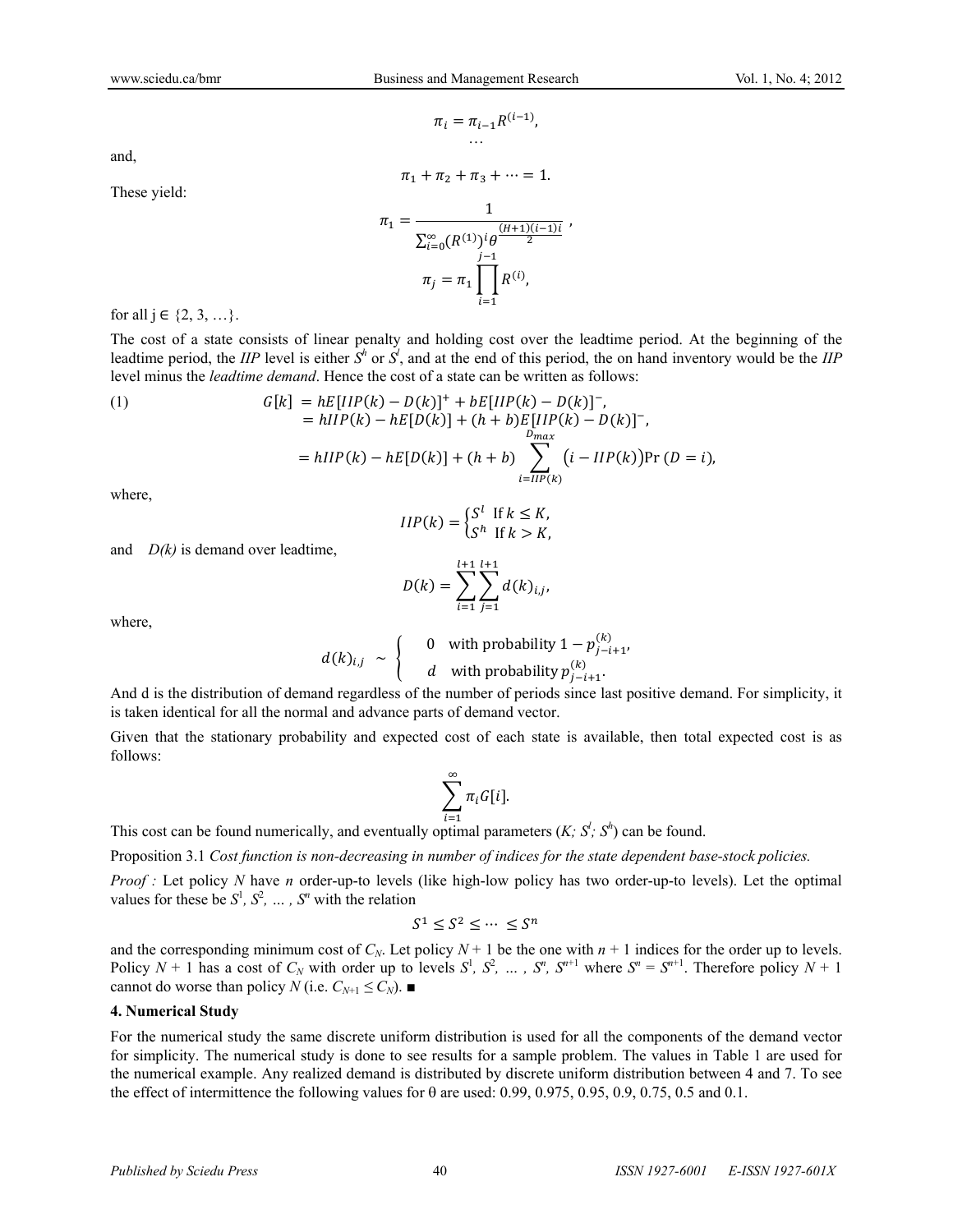The average number of consecutive demandless periods increases as the intermittence increases (i.e.  $\theta$  increases). When the demand is highly intermittent  $(\theta = 0.99)$ , the demand occurs every 4.44 periods, on the average. Demand occurrence becomes more frequent with smaller  $\theta$  as it is shown in Table 2.

The stationary distribution of the states become negligible after only a few states. (The stationary distributions for  $\theta$ = 0.99 and 0.1 are tabulated in Table 3.) Therefore, even if there are infinite number of states in the model's Markov chain, only a small number of them are used in the numerical experiments.

The search is done over  $K = 1$  to 7,  $S' = 1$  to 20 and  $S' = S'$  to  $S' + 4$ . (The search is for  $S' = S'$  to  $S' + 4$  for every  $S'$ because of the assumption that  $S^h - S^l \le \min d = 4$ )

For example for  $\theta = 0.99$ , the optimal high-low policy parameters are:  $S^l = 1$ ;  $S^h = 5$  and  $K = 4$ , (i.e. the manufacturer should keep inventory of 1 unit when she sees a demand, and if she does not see any demand for 4 periods in a row, she should order 4 more units.)

A summary of optimal high-low parameters for various  $\theta$  values is in Table 4. It seems that the

 $\min d > S^h - S^l$ 

constraint is binding, and neither cost nor service level is monotone in intermittence.

#### *4.1 High-Low Policy vs. One-Parameter Policy*

In order to see the benefit of the high-low policy over the one-parameter policy, a comparison is carried out in terms of the optimal costs and corresponding fill rates. As it is seen in Table 5, the high-low policy is less costly than the single parameter base stock policy for all intermittence levels. It appears that high-low policy is most valuable when  $\theta$  is very high or very low, besides it also can decrease cost and increase fill rate.

## *4.2 Cost Reduction of Manufacturer due to ADI*

Retailer shares her information with the manufacturer, as a result, manufacturer reduces her costs due to the leadtime decrease by the advance demand information. Table 6 shows the cost savings of the manufacturer for different  $\theta$ values; the table demonstrates that cost savings due to ADI are more significant for less intermittent cases.

## *4.3 Is the Retailer Happy about the ADI?*

Table 7 shows the fill rates of the manufacturer for the optimal high-low policies with and without ADI. As demand gets more intermittent (i.e. higher ), fill rate decreases under ADI; however when ADI is not available we do not observe such a relationship. Strictly speaking we cannot conclude that sharing (or not sharing) information gets the retailer a better service level from the manufacturer, it changes under different intermittence levels. But for higher intermittence levels it looks like the retailer receives a better service level when ADI is not shared. Table 8 provides a cost comparison between ADI and non-ADI cases when there is a contract between retailer and manufacturer specifying a 95% service level (fill rate).

## *4.4 Value of ADI for Various Cost Parameters*

Penalty cost for backlogging is *b* and cost of holding inventory is *h*; and in most cases backlogging is more costly than holding. These costs may differ for different products and customers who are buying the product. In order to see the effect of *b / h* ratio on the cost and fill rate change due to ADI *h* is fixed at 1 and *b* is given several values. Table 9 shows the minimum costs and corresponding fill rates for various *b* values and the effect of ADI ( $\theta$  is taken as 0*.*90.) There is a dramatic increase in cost savings when the ratio increases from 0.1 to 0.5 but for larger values of the ratio the savings show moderate fluctuation.

## **5. Conclusion and Future Research Directions**

In this study a Markov chain model is developed to find the optimal parameters of the high-low policy for the manufacturer. We observed that a high-low policy is less costly than a one-parameter base stock policy. Another result of this study is that ADI increases the supply chain efficiency by reducing the cost of the manufacturer. Information that is shared by the retailer helps the manufacturer provide higher service level to the retailer with lesser operating costs. The Markov chain model in this paper assumes that, if a demand occurs when the manufacturer is in a high state, it will be large enough (namely, at least in the amount of  $S^h$  -  $S^l$ ) to make the next state a low state eliminating intermediate states. As a future work, the assumption can be relaxed. The  $\theta$  used in the model provides the intermittent nature of the demand and it is taken as a constant as the number of periods since the last demand  $(L_n)$  increases.  $\theta$  can be a function of  $L_n$  and its effects can be studied. Also, the mathematical formulation presented in this study can be extended by adding supply chain glitches into the model.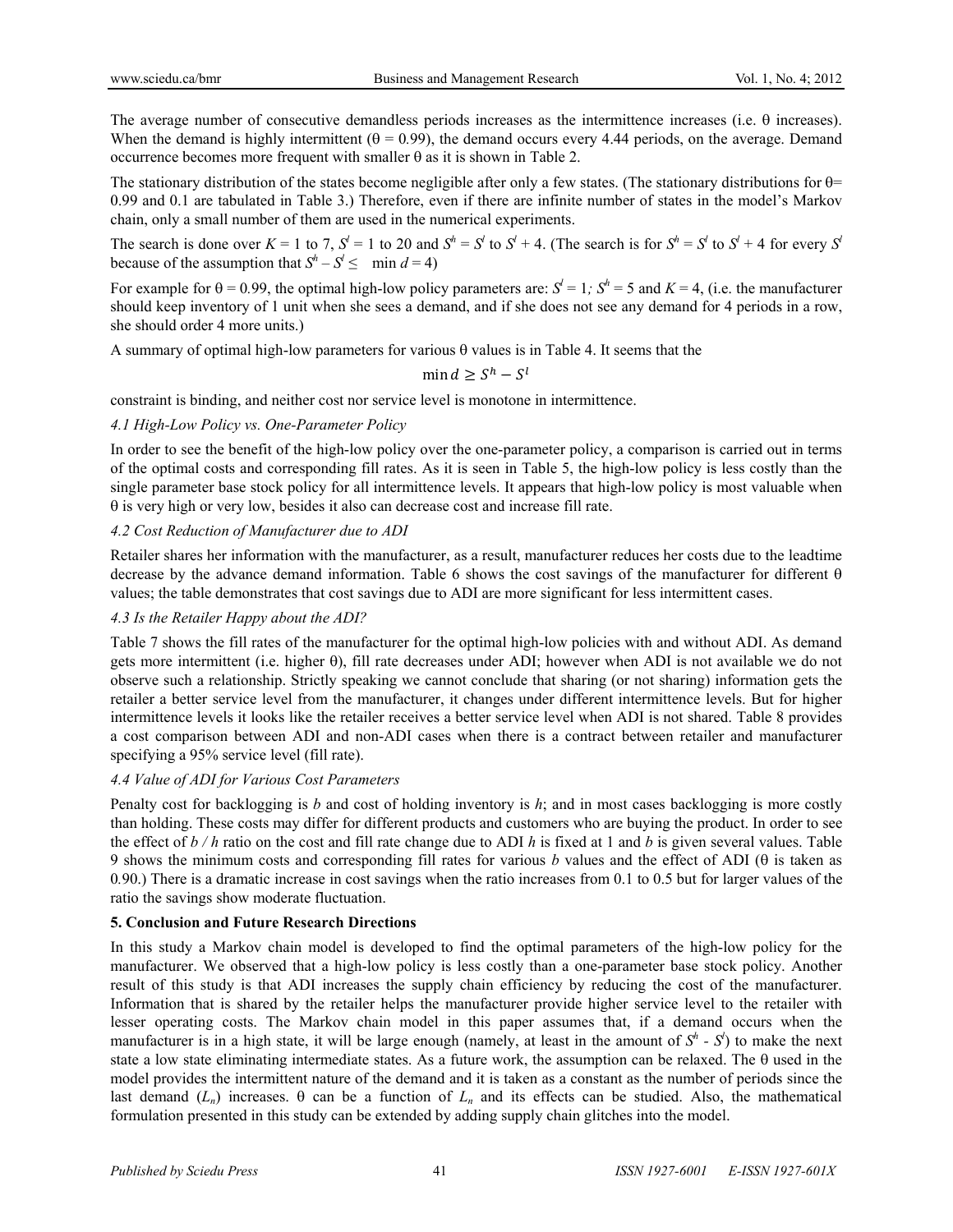#### **References**

Altay, N., Rudisill, F., & Litteral, L. A. (2008). Adapting Wright's modification of Holt's method to forecasting intermittent demand. *International Journal of Production Economics, 111*(2), 389 - 408. http://dx.doi.org/10.1016/j.ijpe.2011.08.002

Buzacott, J. A. &, Shanthikumar, J. G. (1994). Safety stock versus safety time in MRP controlled production systems. *Management Science, 40*, 1678-1689. http://dx.doi.org/10.1287/mnsc.40.12.1678

Chen, F. (2001). Market segmentation, advanced demand information, and supply chain performance. *Manufacturing Service Operations Management, 3(1)*, 53-67. http://dx.doi.org/10.1287/msom.3.1.53.9993

Clark, A.J., & Scarf, H. (1960). Optimal policies for a multi-echelon inventory problem. *Management Science 6*, 475-490. http://dx.doi.org/10.1287/mnsc.1040.0265

Croston , J.D. (1972). Forecasting and stock control for intermittent demands. *Operations Research Quarterly*, *23(3),* 289-303. http://dx.doi.org/10.1057/jors.1972.50

Gallego, G. & Ozer, O. (2001). Integrating replenishment decisions with advance demand information. *Management Science, 47*, 1344-1360. http://dx.doi.org/10.1287/mnsc.47.10.1344.10261

Gavirneni, S., Kapuscinski, R. & Tayur S. (1999). Value of information in capacitated supply chains. *Management Science 45*(1), 16-24. http://dx.doi.org/10.1287/mnsc.45.1.16

Gayon, J-P., Benjaafar, S. & de Vericourt, F. (2009). Using imperfect advance demand information in production-inventory systems with multiple customer classes. *Manufacturing & Service Operations Management, 11*(1), 128-143. http://dx.doi.org/10.1287/msom.1070.0201

Ghobbar, A.A., & Friend, C.H. (2003). Evaluation of forecasting methods for intermittent parts demand in the field of aviation: a predictive model. *Computers & Operations Research, 30,* 2097–2114. http://dx.doi.org/10.1016/S0305-0548(02)00125-9

Gullu, R. (1996). On the value of information in dynamic production/inventory problems under forecast evolution. *Naval Research Logistics, 43,* 289-303. http://dx.doi.org/10.1002/(SICI)1520-6750(199603)43:2<289::AID-NAV8>3.0.CO;2-6

Hariharan, R. & Zipkin, P. (1995). Customer order information, leadtimes, and inventories. *Management Science, 41,* 1599-1607. http://dx.doi.org/10.1287/mnsc.41.10.1599

Heath, D. & Jackson, P. (1994). Modeling the evolution of demand forecasts with application to safety stock analysis in production/distribution systems . *IIE Transactions, 26,* 17-30. http://dx.doi.org/10.1080/07408179408966604

Hendricks K. B. & Singhal V. R. (2005). Association between supply chain glitches and operating performance. *Management Science*, *51*(5), 695-711. http://dx.doi.org/10.1287/mnsc.1040.0353

Johnston , F.R, & Boylan, J.E. (1996). Forecasting for items with intermittent demand. *Journal of Operational Research Society, 47*(1)*,* 113-121. http://dx.doi.org/10.1057/jors.1996.10

Kalchschmidt, M., Verganti, R. & Zotteri, G. (2006). Forecasting demand from heterogeneous customers. *International Journal of Operations & Production Management, 26*(6)*,* 619-638. http://dx.doi.org/10.1108/01443570610666975

Karaesmen, F., Buzacott, J. A. , & Dallery, Y. (2002). Integrating advance order information in make-to-stock production systems. *IIE Transactions, 34*(8)*,* 649-662. http://dx.doi.org/10.1023/A:1014925525185

Karaesmen, F., Liberopoulos G., & Dallery Y. (2003). Production/ inventory control with advance demand information. In J. G. Shanthikumar, D. D. Yao, W. H. M. Zijm, (Eds.) *Stochastic Modeling and Optimization of Manufacturing Systems and Supply Chains*, *International Series in Operations Research & Management Science, Vol. 63.* (pp. 243-270). Boston: Kluwer Academic Publishers. http://dx.doi.org/10.1007/978-1-4615-0373-6\_10

Karaesmen, F., Liberopoulos G., & Dallery Y. (2004). The value of advance demand information in production / inventory systems. *Annals of Operations Research, 126*(1-4)*,* 135-157. http://dx.doi.org/10.1023/B:ANOR.0000012278.41301.24

Lu, Y., Song, J. S. & Yao D. D.. (2003). Order fill rate, leadtime variability, and advance demand information in an assemble-to-order system. *Operations Research, 51*(2)*,* 292-308. http://dx.doi.org/10.1287/opre.51.2.292.12781

Ozer, O. (2003). Replenishment strategies for distribution systems under advance demand information. *Management Science, 49*(3), 255-272. http://dx.doi.org/10.1287/mnsc.49.3.255.12738

Ozer, O., & Wei W. (2004). Inventory control with limited capacity and advance demand information . *Operations Research, 52*(6), 988-1000. http://dx.doi.org/10.1287/opre.1040.0126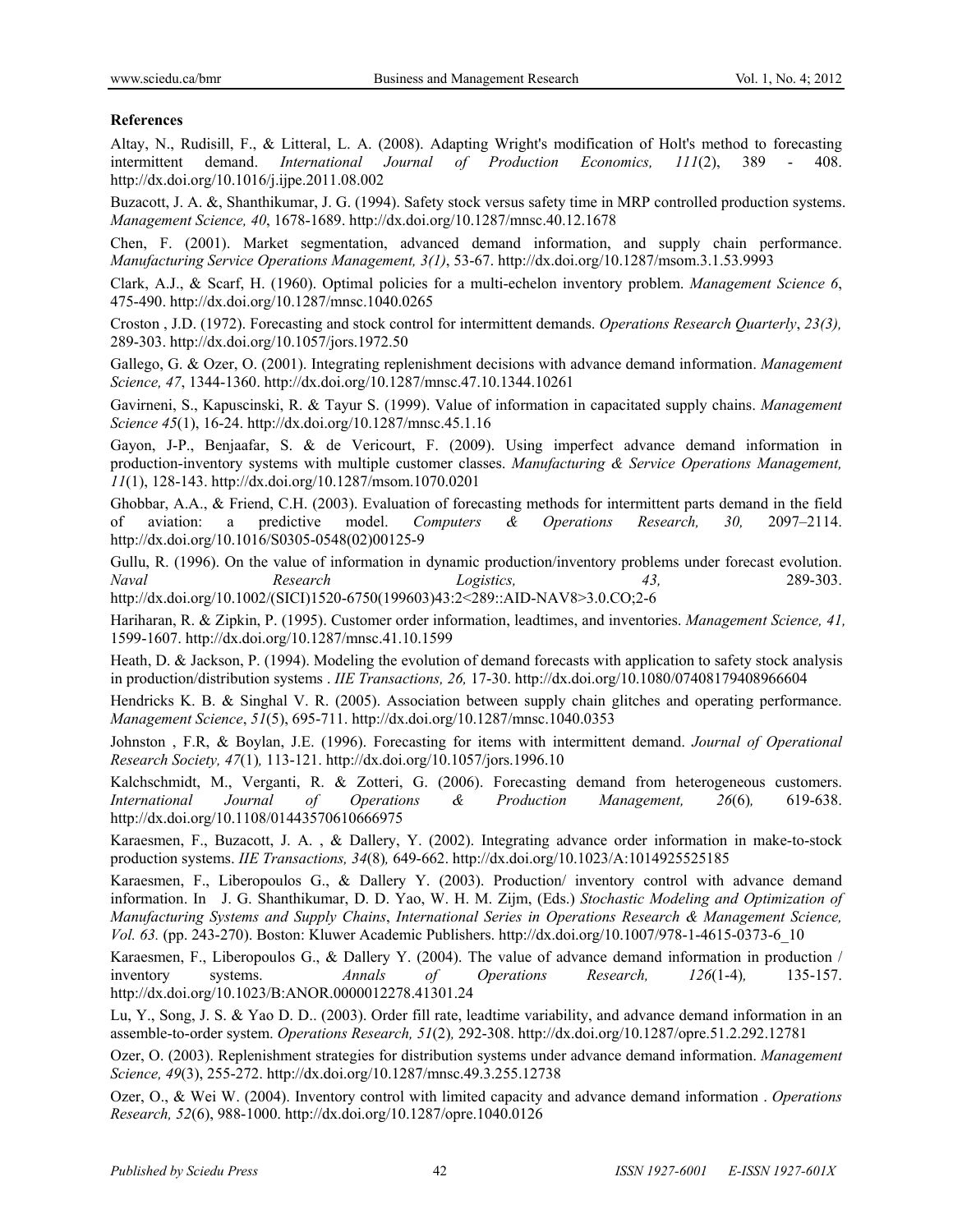Rahman, M. A., & Sarker, B. R. (2012). A Bayesian approach to forecast intermittent demand for seasonal products. *International Journal of Industrial and Systems Engineering, 11*(1), 137-153. http://dx.doi.org/10.1504/IJISE.2012.046660

Sani, B., & Kingsman, B.G. (1997). Selecting the best periodic inventory control and demand forecasting methods for low demand items. *Journal of Operational Research Society, 48*(7)*, 700-713*. http://dx.doi.org/10.1057/palgrave.jors.2600418

Sethi, P. S. & Cheng F. (1997). Optimality of (s, S) policies in inventory models with Markovian demand. *Operations Research*. 931-939. http://dx.doi.org/10.1287/opre.45.6.931

Song, J. S., & Zipkin P. (1993). Inventory control in fluctuating demand environment. *Operations Research, 41*, 351-370. http://dx.doi.org/10.1287/opre.41.2.351

Syntetos, A. A., & Boylan, J. E. (2001). On the bias of intermittent demand estimates. *International Journal of Production Economics, 71*(1-3), 457 - 466. http://dx.doi.org/10.1016/S0925-5273(00)00143-2

Syntetos, A. A., & Boylan, J. E. (2010). On the variance of intermittent demand estimates. *International Journal of Production Economics, 128*(2), 546 - 555. http://dx.doi.org/10.1016/j.ijpe.2010.07.005

Syntetos, A. A., Nikolopoulos, K., Boylan, J. E., Fildes, R., & Goodwin P. (2009). The effects of integrating management judgement into intermittent demand forecasts. *International Journal of Production Economics, 118*(1), 72 - 81. http://dx.doi.org/10.1016/j.ijpe.2008.08.011

Teunter, R. H., Syntetos, A. A., & Babai, M. Z. (2010). Determining order-up-to levels under periodic review for compound binomial (intermittent) demand. *European Journal of Operational Research 203*(3), 619–624. http://dx.doi.org/10.1016/j.ejor.2009.09.013

Thonemann, U. W. (2002). Improving supply-chain performance by sharing advance demand information. *European Journal of Operational Research 142*(1), 81-107. http://dx.doi.org/10.1016/S0377-2217(01)00281-8

Toktay, L. B., & Wein L. M. (2001). Analysis of a forecasting-production-inventory system with stationary demand. *Management Science, 47*(9)*,* 1268-1281. http://dx.doi.org/10.1287/mnsc.47.9.1268.9787

Wallström, P., & Segerstedt A. (2010). Evaluation of forecasting error measurements and techniques for intermittent demand. *International Journal of Production Economics, 128*(2), 625-636. http://dx.doi.org/10.1016/j.ijpe.2010.07.013

Wang, T., & Toktay, B. L. (2008). Inventory management with advance demand information and flexible delivery. *Management Science, 54*, 716-732. http://dx.doi.org/10.1287/mnsc.1070.0831

Willemain, T.R., Smart, C.N., & Schwarz, H. F. (2004). A new approach to forecasting intermittent demand for service parts inventories. *International Journal of Forecasting, 20*(3), 375–387. http://dx.doi.org/10.1016/S0169-2070(03)00013-X

Zhu, K., & Thonemann, U. W. (2004). Modeling the benefits of sharing future demand information. *Operations. Research, 52*(1)*,* 136-147. http://dx.doi.org/10.1287/opre.1030.0061

Table 1. Parameter values for the numerical study

|                  | 2              |
|------------------|----------------|
| Η                | 2              |
| $p_I$            | 0.05           |
| $p_2$            | 0.03           |
| pз               | 0.01           |
| h                |                |
| $\boldsymbol{b}$ | $\mathfrak{D}$ |

Table 2. Average number of consecutive periods without any demand

|       | Avg. number of periods without any demand |
|-------|-------------------------------------------|
| 0.99  | 4.44                                      |
| 0.975 | 3.33                                      |
| 0.95  | 2.70                                      |
| 0.9   | 2.22                                      |
| 0.75  | 1.78                                      |
| 0.5   | 1.56                                      |
|       | 1.48                                      |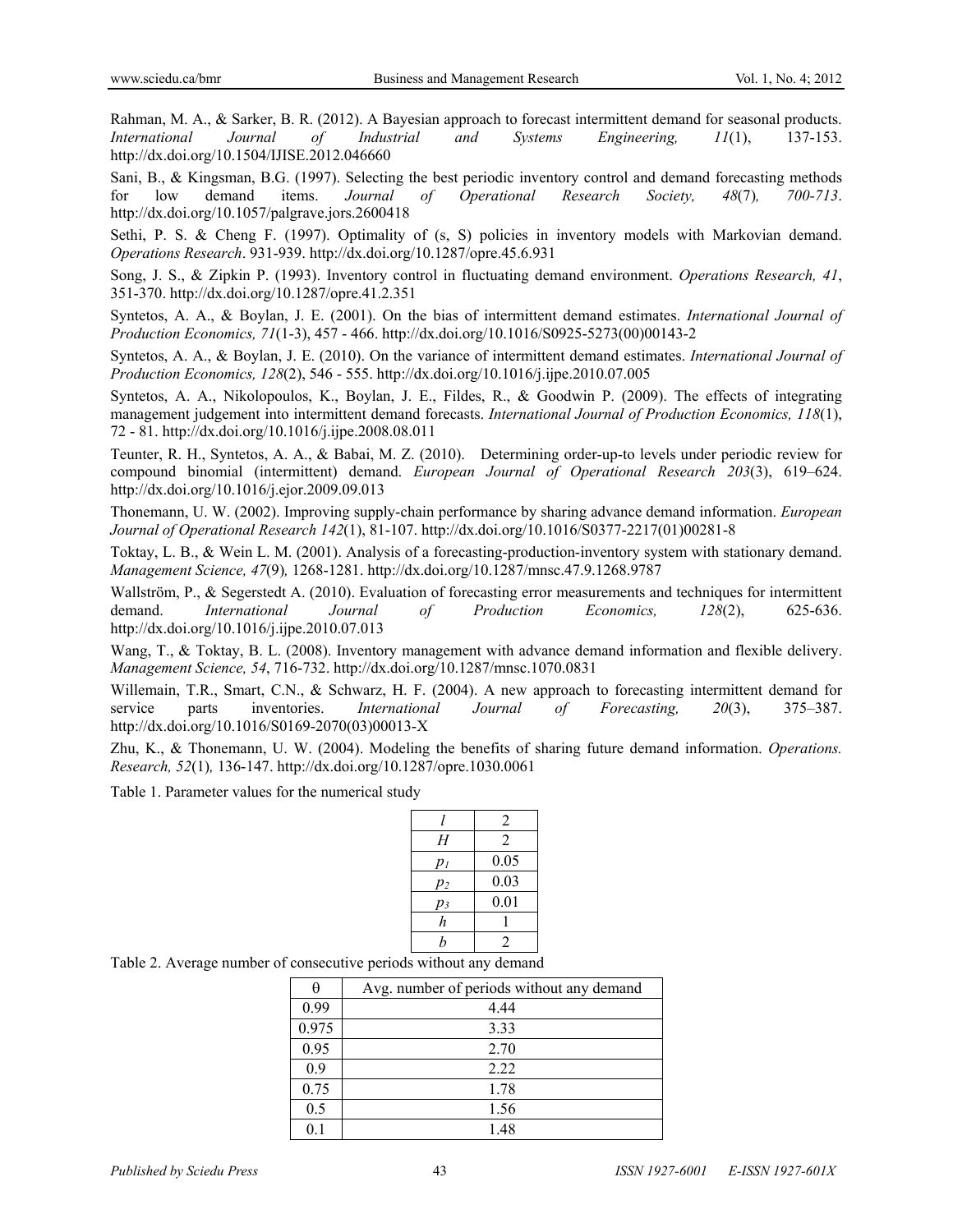Table 3. Stationary distribution of the Markov chain

|               | θ        |                  |  |  |
|---------------|----------|------------------|--|--|
|               | 0.99     | 0.1              |  |  |
| $\pmb{\pi}_1$ | 0.173991 | 0.522707         |  |  |
| $\pi_2$       | 0.158729 | 0.476858         |  |  |
| $\pi_3$       | 0.140506 | 0.00044          |  |  |
| $\pi_4$       | 0.12068  | 3.97E-10         |  |  |
| $\pi_5$       | 0.100573 | 3.62E-19         |  |  |
| $\pi_6$       | 0.081327 | 3.30E-31         |  |  |
| $\pi_7$       | 0.063811 | 0                |  |  |
| $\pi_8$       | 0.04858  | 0                |  |  |
| $\pi_9$       | 0.035886 | $\boldsymbol{0}$ |  |  |
| $\pi_{10}$    | 0.025722 | $\boldsymbol{0}$ |  |  |
| $\pi_{11}$    | 0.017889 | $\overline{0}$   |  |  |
| $\pi_{12}$    | 0.012072 | $\boldsymbol{0}$ |  |  |
| $\pi_{13}$    | 0.007904 | $\boldsymbol{0}$ |  |  |
| $\pi_{14}$    | 0.005022 | $\boldsymbol{0}$ |  |  |
| $\pi_{15}$    | 0.003096 | $\boldsymbol{0}$ |  |  |
| $\pi_{16}$    | 0.001852 | 0                |  |  |
| $\pi_{17}$    | 0.001075 | $\boldsymbol{0}$ |  |  |
| $\pi_{18}$    | 0.000605 | $\overline{0}$   |  |  |
| $\pi_{19}$    | 0.000331 | $\boldsymbol{0}$ |  |  |
| $\pi_{20}$    | 0.000175 | $\boldsymbol{0}$ |  |  |
| $\pi_{21}$    | 9.02E-05 | 0                |  |  |
| $\pi_{22}$    | 4.50E-05 | $\boldsymbol{0}$ |  |  |
| $\pi_{23}$    | 2.18E-05 | $\boldsymbol{0}$ |  |  |
| $\pi_{24}$    | 1.02E-05 | $\theta$         |  |  |
| $\pi_{25}$    | 4.67E-06 | 0                |  |  |

Table 4. Optimal values for various intermittence levels

|                      | 0.99   | 0.975  | 0.95   | 0.90   | 0.75   | 0.50   | 0.10   |
|----------------------|--------|--------|--------|--------|--------|--------|--------|
|                      |        |        |        |        |        | 10     | 15     |
| $\mathbf{C}^{\hbar}$ |        |        |        |        |        | 14     | 19     |
|                      |        |        |        |        |        |        |        |
| Cost                 | 4.12   | 4.64   | 5.09   | 5.59   | 6.15   | 6.45   | 5.73   |
| Fill rate            | 82.50% | 86.70% | 86.50% | 89.20% | 62.00% | 92.70% | 94.70% |

Table 5. High-low policy vs. 1-parameter policy

| θ     | Cost     |             | Fill rate |             |  |
|-------|----------|-------------|-----------|-------------|--|
|       | High-Low | 1-Parameter | High-Low  | 1-Parameter |  |
| 0.99  | 4.12     | 4.43        | 82.5%     | 89.2%       |  |
| 0.975 | 4.64     | 4.86        | 86.7%     | 90.6%       |  |
| 0.95  | 5.09     | 5.26        | 86.5%     | 87.5%       |  |
| 0.9   | 5.59     | 5.79        | 89.2%     | 87.8%       |  |
| 0.75  | 6.15     | 6.82        | 92.0%     | 90.0%       |  |
| 0.5   | 6.45     | 7.59        | 92.7%     | 86.3%       |  |
| 0.1   | 5.73     | 7.40        | 94.7%     | 94.0%       |  |